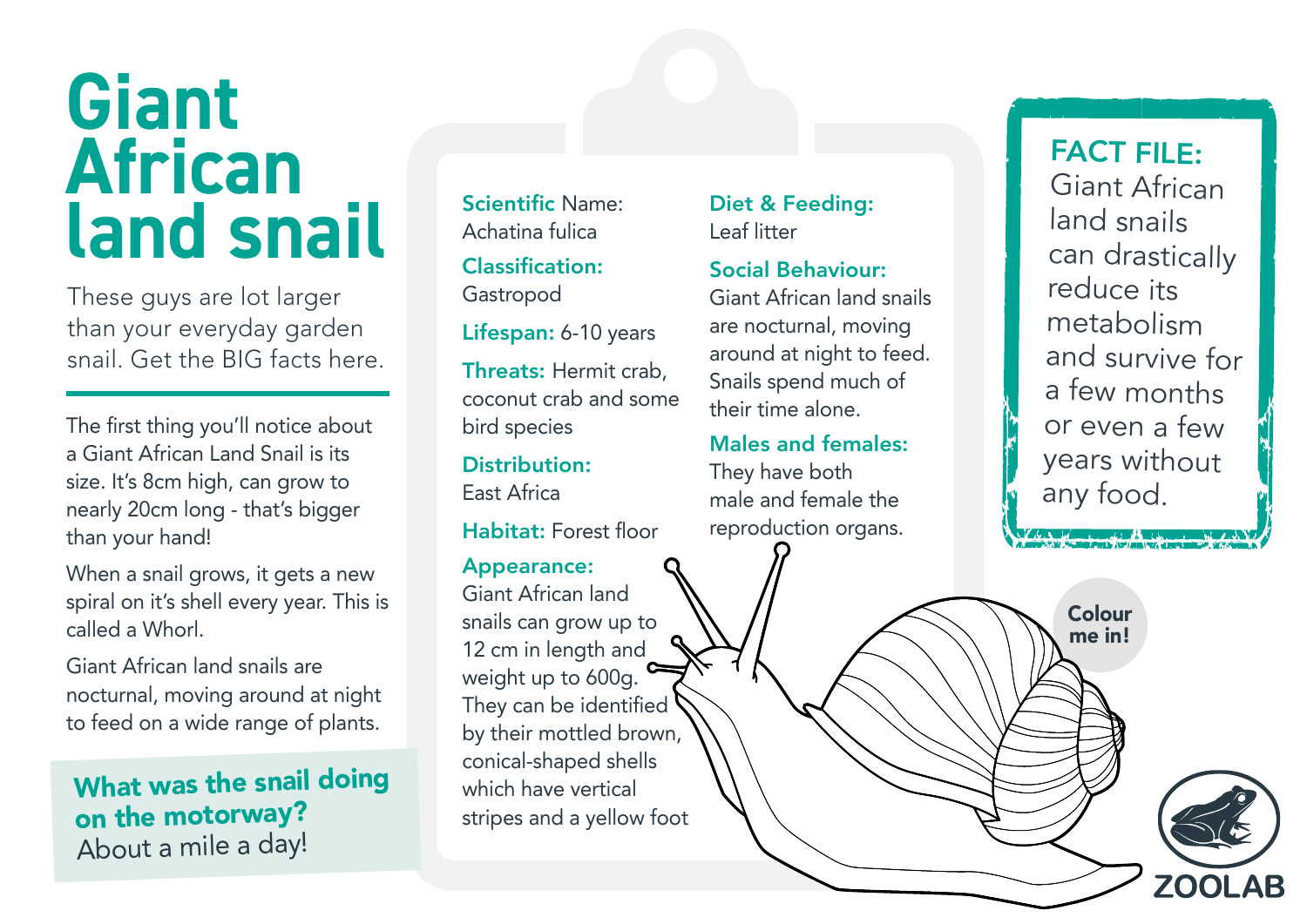# Activity Sheet!



**Circle five differences between the two pictures**





**Un-jumble the letters below to spell a word. CLUE: The snail produces this on it's foot**

E M S L

**CLUE: Carried on the snail's back** H L E S L

**CLUE: Where the snail is originally from?**

R A I C F A

**CLUE: It gets a new one of these every year**

R L